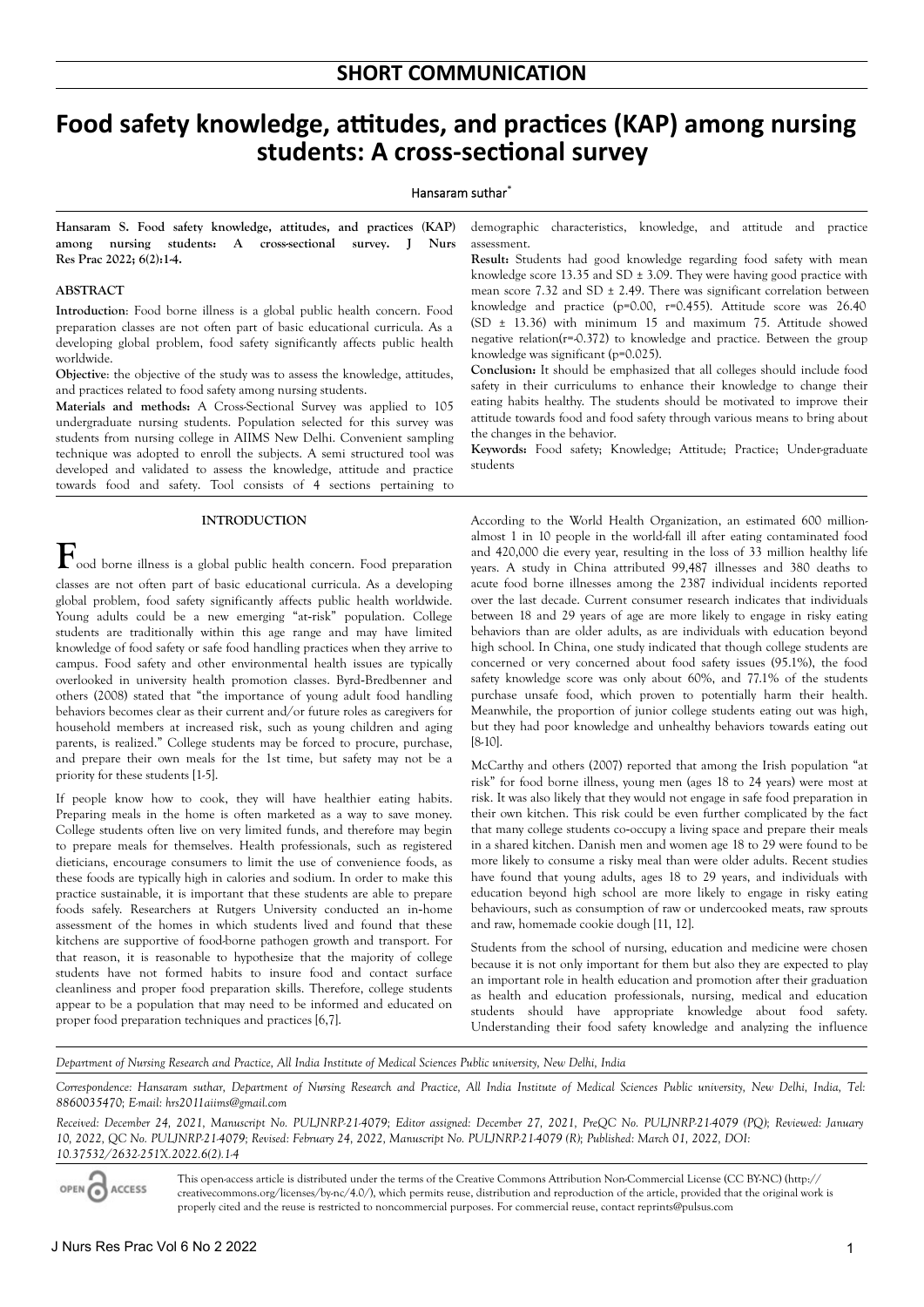factors are not only helpful in reducing food-borne illness but also helpful to launching the corresponding health education and to spread knowledge of food safety, thereby to influence a broader population. This study aims to examine food safety-related knowledge, attitude and practice among nursing students [13].

College students are not typically considered a high‐risk group for food borne illnesses. Several gastrointestinal risk factors for this population, including excessive consumption of alcoholic beverages, stress and anxiety, use of antibiotics, and consumption of hydrophilic food additives such as polyols. When students move off campus, they may begin preparing their own food for the 1st time. A meta‐analysis identified young adults as the group with the poorest safe food handling practices and knowledge. The food-handling behaviour of young adults are important also because in the future they will become the caregivers for household members at increased risk, such as young children and aging parents.

## **MATERIAL AND METHODS**

**Research design and participants:** A cross sectional descriptive survey was administered to 105 participants using online Google forms as COVID-19 condition was there and physical data collection was not possible. The survey contained a description of the objectives of the study and the purpose of data collection, the rights of the participants and the confidentiality of the use of the data. Participants were not offered any incentive. They were informed that they can express their desire to participate or not to participate in the study. Study sample were selected using convenient sampling method [14].

**Data collection instruments:** A structured questionnaire was formulated for the subject after developing the objectives. The structured questionnaire was submitted to nursing expert for their valued opinion to establish content validity. It was formulated in online format. Due to the outbreak of COVID-19 physical data collection was restricted, so the questionnaire was formulated in online format in Google forms.

After getting informed consent data were gathered from the residents of MEDHA hostel AIIMS, NEW DELHI. Questionnaire consists of 4 sections. Section I consists of 9 questions to collect information related to demographic profile like name, age, sex, education, parents education, annual income and present class year of study. Section II comprises 20 question (MCQ type questions) related to testing knowledge of the participants. Section III comprises 15 questions (LIKERT question) to assess the attitude of participants toward the food safety. Section IV comprises 15 questions to assess food safety practice. Reliability of the questionnaire was tested among nursing students in one of the college of nursing, in New Delhi city with Cronbach's alpha for each set of the questions range within the acceptable limit (>0.7).

**Statistical analysis**: Statistical analysis was performed using SPSS statistical package version 26. Descriptive analysis of socio-demographic data, knowledge, and attitude and practice data was done using tables of frequency and percentage. Pearson's correlation, and annova were used for correlation and comparing the means [15].

## **RESULTS**

Table 1 describe the socio-demographic data of the students. Among the students, 33.3% were 1st years, 27.62% were 2nd years, 20% were 3rd year and 19.05% were 4th years (of a 4 years B.Sc. Nursing Degree). Majority of the fathers and mothers of the students were government employee (39.05%) and homemakers (79.05%) respectively. Only 8.57% families have annual income of more than 5 lakh and 22.86% have less than 50,000 per annum. All the participants were female [16].

In Table 2: Observed that students were having good knowledge regarding food safety with mean knowledge score 13.35 and SD ± 3.09. They were having good practice with mean score 7.32 and SD ± 2.49. Mean attitude score of the students was  $26.40$  (SD  $\pm$  13.36) with minimum 15 and maximum 75.

In Table 3: It is observed that Knowledge and practice showed significant (p 0.00) positive relation (r=0.45) whereas attitude showed negative  $relation(r=.0.372)$ .

Table 4: Shows comparison of knowledge means between the group (4 years of B.Sc. Nursing.) which is significant (p=0.026), at 95% confidence interval.

**Table 1:** Frequency and percentage distribution of demographic characteristic of the subject.

| <b>Variables</b> |        |                       | Frequency | Percentage (%) |
|------------------|--------|-----------------------|-----------|----------------|
|                  |        | 1st Year              | 35        | 33.33          |
| Year             |        | 2 <sup>nd</sup> Year  | 29        | 27.62          |
|                  |        | 3 <sup>rd</sup> Year  | 21        | 20             |
|                  |        | 4 <sup>th</sup> Year  | 20        | 19.05          |
|                  |        | Illiterate            | 11        | 10.48          |
| Mother's         |        | Up to secondary       | 27        | 25.71          |
| education        |        | Senior secondary      | 26        | 24.76          |
|                  |        | Graduate              | 31        | 29.52          |
|                  |        | Post graduate         | 10        | 9.52           |
|                  |        | Illiterate            | 1         | 0.95           |
| Father's         |        | Up to secondary       | 15        | 14.29          |
| education        |        | Senior secondary      | 24        | 22.86          |
|                  |        | Graduate              | 49        | 46.67          |
|                  |        | Post graduate         | 16        | 15.24          |
|                  |        | Government<br>service | 16        | 15.24          |
| Mother's         |        | Private service       | 3         | 2.86           |
| occupation       |        | Self employed         | 3         | 2.86           |
|                  |        | Home maker            | 83        | 79.05          |
|                  |        | Government<br>service | 41        | 39.05          |
| Father's         |        | Private service       | 29        | 27.62          |
| occupation       |        | Self employed         | 31        | 29.52          |
|                  |        | Home maker            | 4         | 3.81           |
|                  |        | $50,000$              | 24        | 22.86          |
| Annual           | family | 50,000-1,00,000       | 35        | 33.33          |
| income           |        | 100,001-5,00,000      | 37        | 35.24          |
|                  |        | >5,00,000             | 9         | 8.57           |

| <b>Table 2:</b> Frequency and percentage distribution of total knowledge, attitude |  |  |
|------------------------------------------------------------------------------------|--|--|
| and practice scores (N=105).                                                       |  |  |

| Variable        | Mean<br>score | SD    | Range | score |      | Median |
|-----------------|---------------|-------|-------|-------|------|--------|
|                 |               |       |       | Min.  | Max. |        |
| Knowledge 13.35 |               | 3.09  | 17    | 3     | 20   | 13     |
| Attitude        | 26.4          | 13.36 | 60    | 15    | 75   | 22     |
| Practice        | 7.32          | 2.49  | 12    | 0     | 12   | 8      |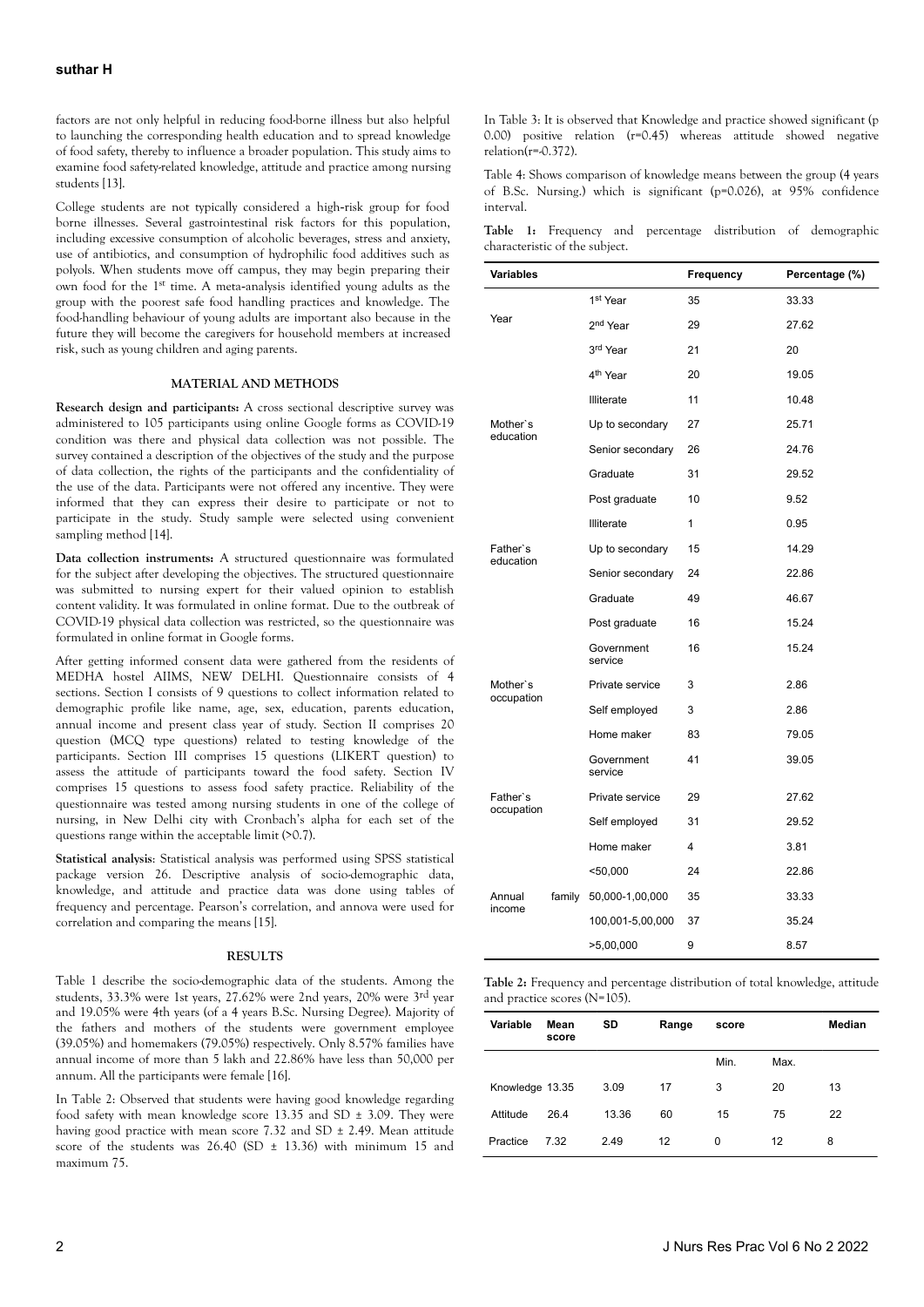| Table 3: correlation among knowledge practice attitude N=105. |  |  |  |
|---------------------------------------------------------------|--|--|--|
|---------------------------------------------------------------|--|--|--|

|           | Knowledge    | <b>Practice</b> | <b>Attitude</b> |
|-----------|--------------|-----------------|-----------------|
|           | <b>Score</b> | <b>Score</b>    | Score           |
| Knowledge | -            | $r = 0.455$     | $r = -0.372$    |
| Score     |              | p=0.000         | p=0.000         |
| Practice  | $r = 0.455$  |                 | $r = -0.433**$  |
| Score     | $p=-0.000$   |                 | $p=0.000$       |
| Attitude  | $r = -0.372$ | $r = -0.433$    |                 |
| Score     | p=0.000      | p=0.000         |                 |

**Table 4:** comparison of means of all four years of under graduate nursing.

| Year<br>graduation | of N | Mean<br>knowledge<br>score | 95% (C.I.) F-value<br>for mean |       | p-value |
|--------------------|------|----------------------------|--------------------------------|-------|---------|
| First year         | 35   | 13.9143                    | 13.07-14.7<br>5                | 3.205 | 0.026   |
| Second<br>year     | 29   | 11.9655                    | 10.49-13.4<br>3                |       |         |
| Third year         | 21   | 13.3810                    | 12.46-14.2<br>9                |       |         |
| Fourth year        | - 20 | 14.3500                    | 12.79-15.9<br>0                |       |         |
| Total              | 105  | 13.3524                    | 12.75-13.9<br>5                |       |         |

#### **DISCUSSION**

In this online survey we have assessed Knowledge, Attitudes, and Practices (KAP) among nursing students regarding Food and food safety. It was found that students had good knowledge regarding food and food safety with mean knowledge score 13.35 and SD ± 3.09 (maximum knowledge score 20). They were having good food safety practice with mean score 7.32 and SD ± 2.49. But mean (regarding) food safety attitude score of the students was only 26.40 (SD  $\pm$  13.36) with minimum 15 and maximum 75. It reflects that students were not interested and motivated regarding food and food safety. Knowledge and practice showed significant positive relation (p 0.00, r=0.45) which shows that improvement in the practice regarding food safety with enhancement in the knowledge.

Majority of the students (77.14%) students had good knowledge and related to food safety. This is consistent with the finding of the other studies in which they found that students in the Shahroud University of Medical Science have a relatively good knowledge and attitude towards health and food safety. Similar another study found that students in Sloveni have good knowledge and practice towards food safety. These studies show that the students of nursing and medical were having good knowledge regarding food safety.

College students are living away from home in the hostels or as tenant. They eat outside or prepare food themselves therefore So they should have good knowledge related to food safety to keep themselves healthy and fit else they may fall ill and have to bear loss of health and study as well [17].

This study found that majority of the students (97.14%) had good practice related to food safety. This would reflect in their behavior. Similarly in a study conducted food safety, knowledge, attitude and practice among College students from nursing education and medical sciences in Chongqing, China. The study concluded that the nursing education and medical students were concerned about food safety issues. At the same time,

they had in adequate knowledge and in appropriate behavior towards food safety. The healthy food behavior prevents many food borne diseases [18].

On the other hand in the present study attitude of the students was low towards food safety with attitude score of  $26.40$  (SD  $\pm$  13.36) (minimum 15 and maximum 75). This shows good knowledge and practice only cannot change the attitude of the students. The students should be motivated to improve their attitude towards food and food safety. Similarly a study on food safety knowledge attitude and practice of college students, Ethiopia revealed that the overall knowledge, practices, and attitude towards food safety among college students were very low. Therefore, the findings of this study proposed that strength should be done to improve the existing food safety knowledge, practice, and attitude in college students in addition to their normal education. An another study on food safety knowledge and attitude among food handlers in Sohag Governorate, Egypt concluded that average knowledge attitude practice towards food safety among college students were very low. A similar study conducted on food safety knowledge and practice among college female students in North of Jordan found low knowledge level. It was concluded that improving student's knowledge about food safety was an issue that should be taken in consideration [19].

The studies show that, It should be emphasized that all college curriculums should include food safety to create awareness among the students through knowledge enhancement. Good knowledge will change the eating habits healthy. Knowledge of food safety will help avoiding food borne diseases that cost a lot to the society [20-22].

#### **LIMITATIONS**

When evaluating the implication of this study, there are certain limitations that must be considered. In the first place this study is limited to only one college, so the findings cannot generalize to all nursing and academic colleges of New Delhi. Sample size was small in the study therefore similar study should be conducted on large sample size. It is a cross sectional survey so longitudinal study may be planned.

#### **CONCLUSION**

In conclusion, the current study reported knowledge, attitude and practice among under graduate Nursing students regarding food safety in the city New Delhi. It concluded that good knowledge about food safety amongst college students leads to good practice. But building of positive attitude requires sensitization through various measures to motivate. This awareness towards foods safety help them eating nutritious and safe food. This will reduce the food borne disease and malnutrition. Findings of this study provide insight to plan the curriculum of all graduation programmes where food safety can be incorporated.

#### **CONFLICT OF INTEREST**

Authors clear that there is no conflict of interest involved in the study.

#### **REFERENCE**

- 1. Fischer ARH, Frewer LJ. Food‐[safety practices in the domestic kitchen:](https://onlinelibrary.wiley.com/doi/abs/10.1111/j.1559-1816.2008.00416.x) [demographic, personality, and experimental determinants](https://onlinelibrary.wiley.com/doi/abs/10.1111/j.1559-1816.2008.00416.x). J Appl Psych. 2008; 38(11): 2859– 84.
- Lam HM, Remais J, Fung M C, et al. SunFood supply and food safety issues in China. Lancet. 381 2013: 2044-2053.
- 3. Christensen BB, Rosenquist H, Sommer HM, et al. [A model of](https://onlinelibrary.wiley.com/doi/abs/10.1111/j.0272-4332.2005.00566.x) [hygiene practices and consumption patterns in the consumer](https://onlinelibrary.wiley.com/doi/abs/10.1111/j.0272-4332.2005.00566.x) [phase.](https://onlinelibrary.wiley.com/doi/abs/10.1111/j.0272-4332.2005.00566.x) Risk Anal. 2005;25(1): 49–60.
- 4. [Byrdbredbenner,](https://www.sciencedirect.com/science/article/pii/S0956713518303797) Byrdbredbenner JM, Abbot V, et al. [Blalock Risky](https://www.sciencedirect.com/science/article/abs/pii/S0002822307022146) [eating behaviors of young adults-implications for food safety](https://www.sciencedirect.com/science/article/abs/pii/S0002822307022146) [education](https://www.sciencedirect.com/science/article/abs/pii/S0002822307022146). J Am Diet Assoc. 2008;108 (3): 549-552.
- 5. Brown BJ, Hermann JR Cooking classes increase fruit and vegetable intake and food safety behaviors in youth and adults. J Nutr Educ Behav. 2005; 37(2): 104– 105.
- 6. [Byrd-Bredbenner,](https://www.sciencedirect.com/science/article/pii/S0956713518303797) Byrd C, Bredbenner J, et al. [BlalockFood safety self](https://meridian.allenpress.com/jfp/article/70/8/1917/170660/Food-Safety-Self-Reported-Behaviors-and-Cognitions)[reported behaviors and cognitions of young adults: Results of a](https://meridian.allenpress.com/jfp/article/70/8/1917/170660/Food-Safety-Self-Reported-Behaviors-and-Cognitions) [national study](https://meridian.allenpress.com/jfp/article/70/8/1917/170660/Food-Safety-Self-Reported-Behaviors-and-Cognitions). J Food Prot. 2007;70 (8):1917-1926.